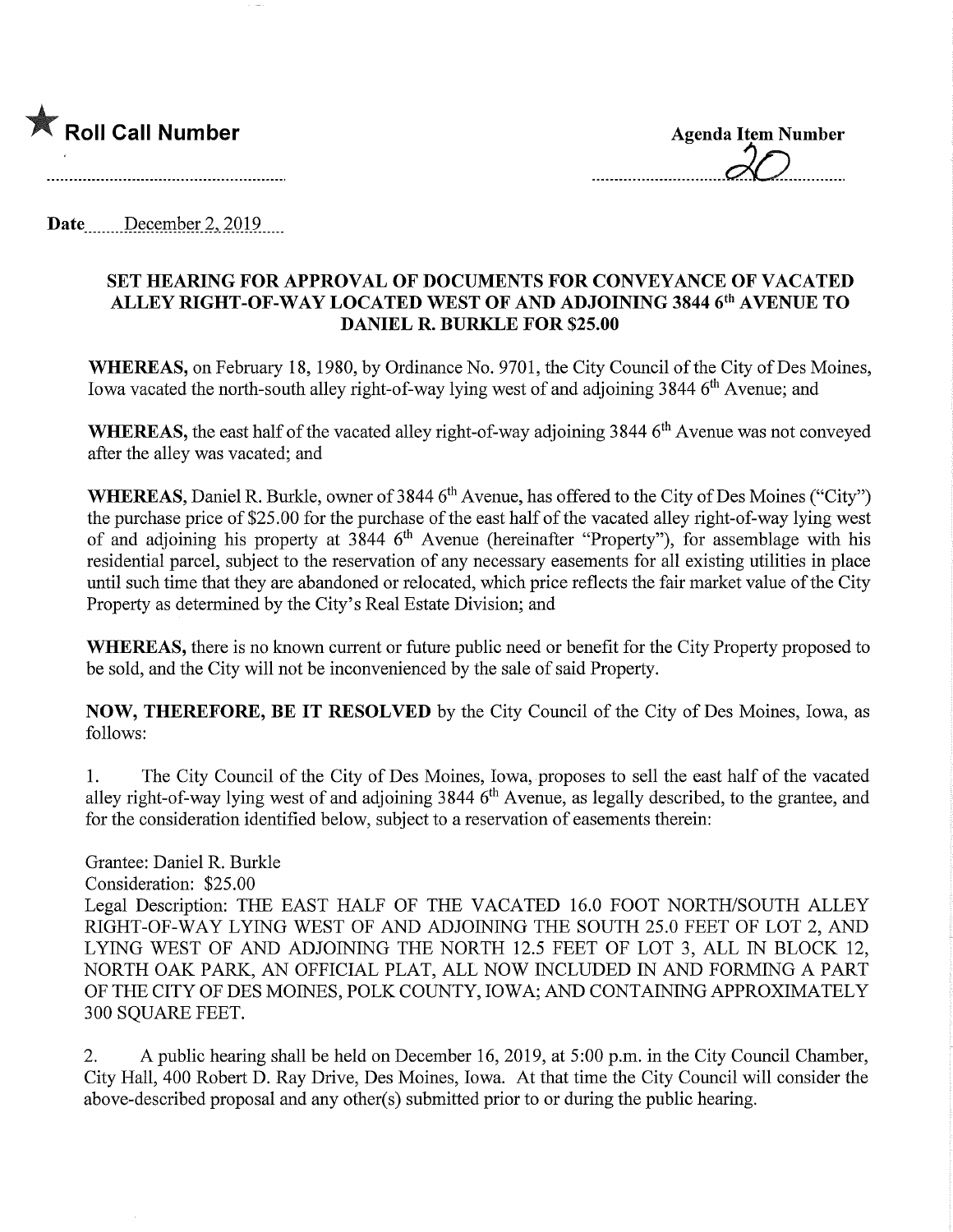

Roll Call Number<br>
Agenda Item Number<br>
Agenda Item Number<br>
Agenda Item Number

Date December 2, 2019

3. The City Clerk is hereby authorized and directed to publish notice of said proposal and hearing in the form hereto attached, all in accordance with Section 362.3 of the Iowa Code.

4. Non-project related land sale proceeds are used to support general operating budget expenses: Org  $-EG064090.$ 

Moved by to adopt.

APPROVED AS TO FORM:

^Sa A. Wieland, Assistant City Attorney

| <b>COUNCIL ACTION</b> | <b>YEAS</b> | <b>NAYS</b> | <b>PASS</b> | <b>ABSENT</b>   | <b>CERTIFICATE</b>                                                                                                                                     |  |  |
|-----------------------|-------------|-------------|-------------|-----------------|--------------------------------------------------------------------------------------------------------------------------------------------------------|--|--|
| <b>COWNIE</b>         |             |             |             |                 |                                                                                                                                                        |  |  |
| <b>BOESEN</b>         |             |             |             |                 | I, P. KAY CMELIK, City Clerk of said City hereby                                                                                                       |  |  |
| <b>COLEMAN</b>        |             |             |             |                 | certify that at a meeting of the City Council of said<br>City of Des Moines, held on the above date, among<br>other proceedings the above was adopted. |  |  |
| <b>GATTO</b>          |             |             |             |                 |                                                                                                                                                        |  |  |
| <b>GRAY</b>           |             |             |             |                 |                                                                                                                                                        |  |  |
| <b>MANDELBAUM</b>     |             |             |             |                 | IN WITNESS WHEREOF, I have hereunto set my<br>hand and affixed my seal the day and year first<br>above written.                                        |  |  |
| <b>WESTERGAARD</b>    |             |             |             |                 |                                                                                                                                                        |  |  |
| <b>TOTAL</b>          |             |             |             |                 |                                                                                                                                                        |  |  |
| <b>MOTION CARRIED</b> |             |             |             | <b>APPROVED</b> |                                                                                                                                                        |  |  |
|                       |             |             |             |                 | City Clerl                                                                                                                                             |  |  |
|                       |             |             |             | Mavor           |                                                                                                                                                        |  |  |